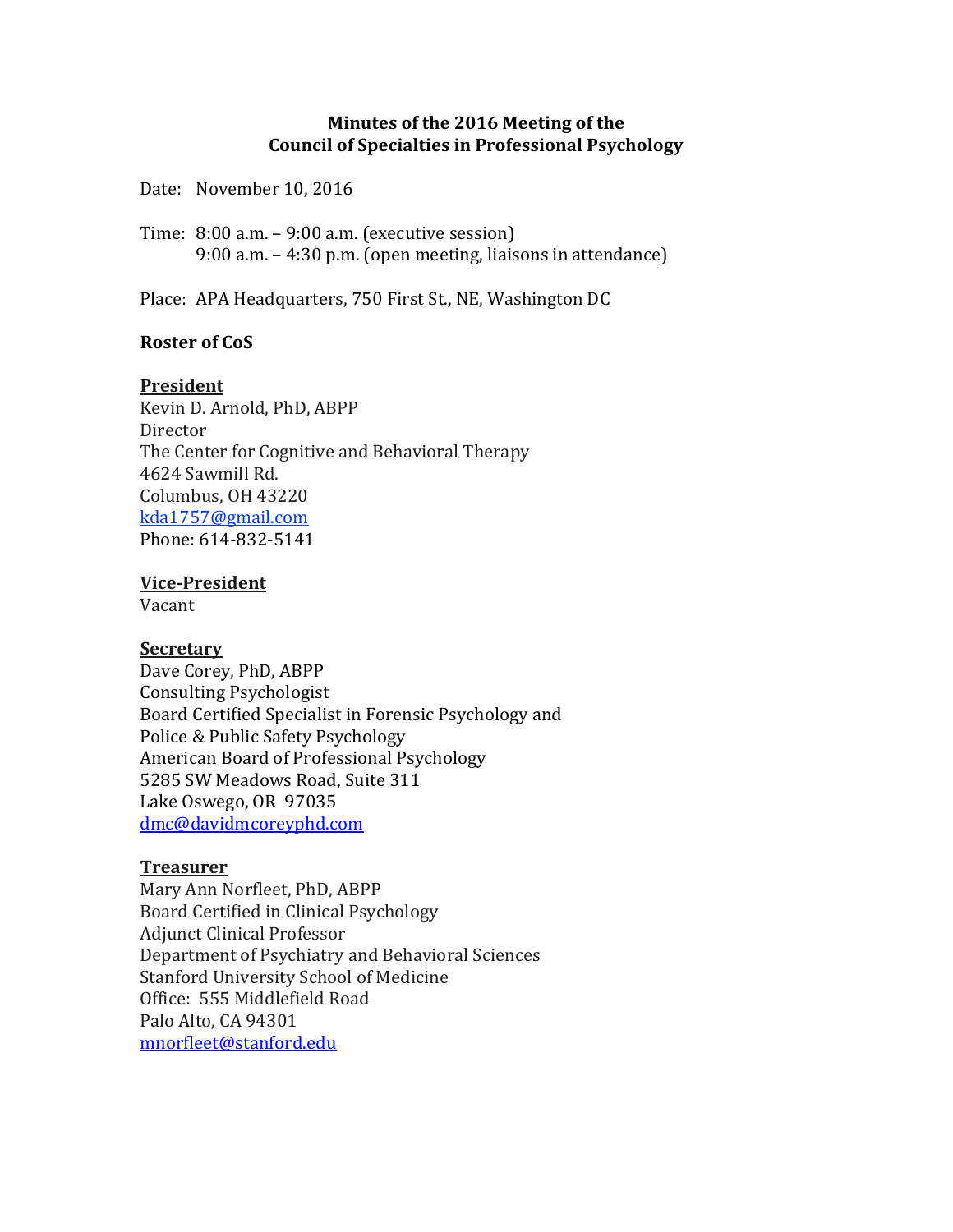### **Members**

### **Behavioral and Cognitive Psychology**

Kevin D. Arnold, PhD, ABPP (1/1/16-12/31/18) Director The Center for Cognitive and Behavioral Therapy 4624 Sawmill Rd. Columbus, OH 43220 [kda1757@gmail.com](mailto:kda1757@gmail.com)

### **Clinical Child and Adolescent Psychology**

Michael C. Roberts, PhD, ABPP (1/1/16-12/31/18) Dean, Graduate Studies Professor, Clinical Child Psychology Program University of Kansas 213 Strong Hall 1450 Jayhawk Boulevard Lawrence, KS 66045-7535 [mroberts@ku.edu](mailto:mroberts@ku.edu) Office #: 785-864-5019 Fax #: 785-864-7209

### **Clinical Health Psychology**

Richard J. Seime, PhD, LP, ABPP (1/1/14-12/31/16) Consultant Emeritus and Associate Professor of Psychology Emeritus Department of Psychiatry and Psychology College of Medicine Mayo Clinic 200 1st St SW Rochester, MN 55905 [seime.richard@mayo.edu](mailto:seime.richard@mayo.edu) Office #: 507 261 8259

### **Clinical Psychology**

Mary Ann Norfleet, PhD, ABPP Board Certified in Clinical Psychology Adjunct Clinical Professor Department of Psychiatry and Behavioral Sciences Stanford University School of Medicine Office: 555 Middlefield Road Palo Alto, CA 94301 [mnorfleet@stanford.edu](mailto:mnorfleet@stanford.edu)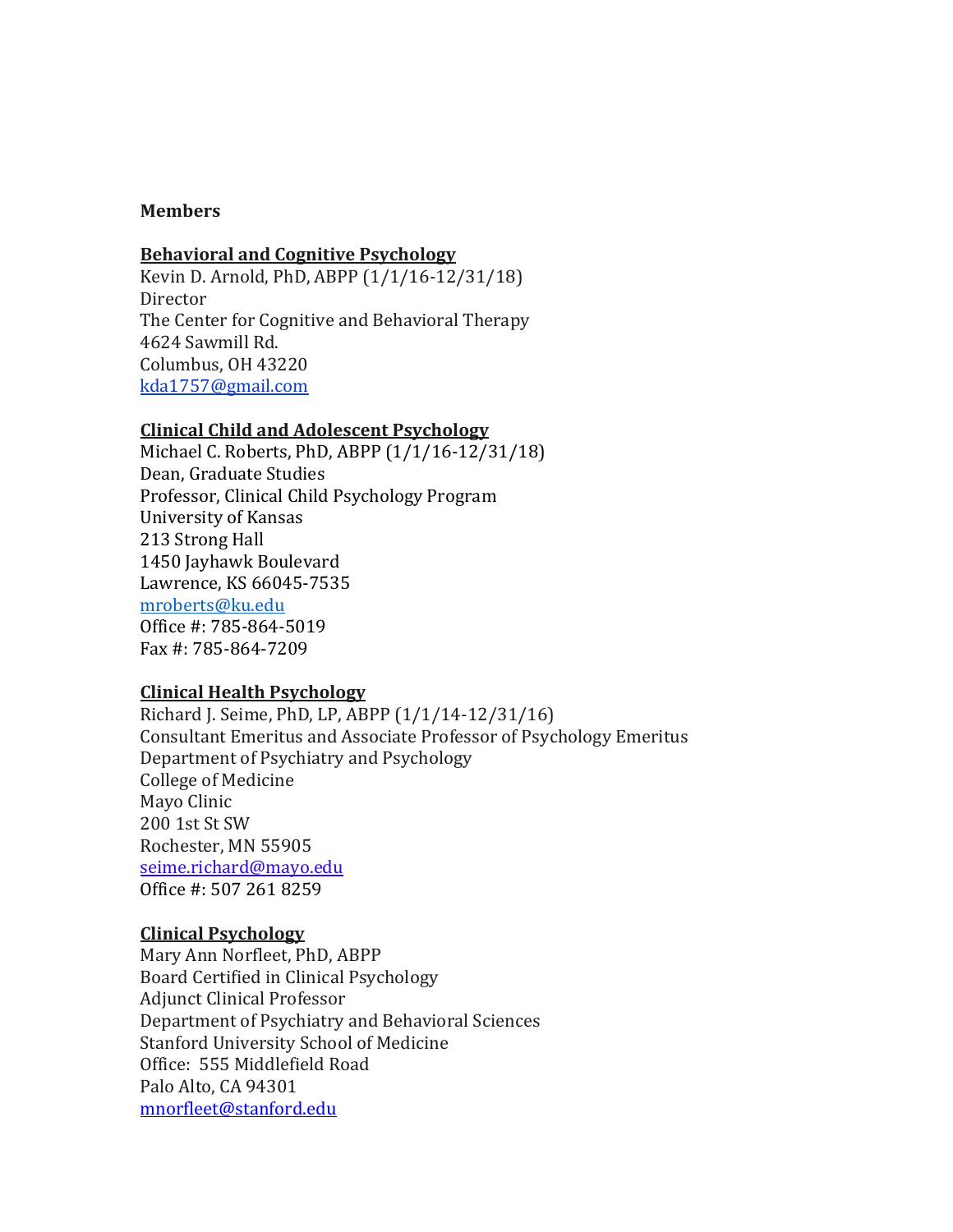### **Clinical Neuropsychology**

Glenn E. Smith, PhD, LP, ABPP (1/1/16-12/31/18, 2nd term) Professor of Psychology Department of Clinical and Health Psychology University of Florida 1225 Center Dr., RM 3154 Gainesville, FL 32606 [glennsmith@phhp.ufl.edu](mailto:glennsmith@phhp.ufl.edu)

# **Counseling Psychology**

Y. Barry Chung, PhD (1/1/15-12/31/17) Professor and Program Director of Counseling Psychology Department of Counseling and Educational Psychology Indiana University Bloomington W. W. Wright Education Building, Room 4056 201 N. Rose Avenue Bloomington, IN 47405-1005 [chungyb@indiana.edu](mailto:chungyb@indiana.edu) (812) 856-8009

# **Couples and Family Psychology**

Frank R. Ezzo, PhD, ABPP (1/1/14-12/31/16, 2nd term) Director of Family Evaluation Services Cuyahoga County Domestic Relations Court Board Certified Couple and Family Psychology & Clinical Child and Adolescent Psychology Fellow American Psychological Association 1 W Lakeside Ave. Suite 52 Cleveland, OH 44113-1023 FREZZO@cuyahogacounty.us

# **Forensic Psychology**

Daniel Neller, PsyD, ABPP (1/1/16-12/31/18) Independent Practice P.O. Box 223 Southern Pines, North Carolina 28388 [danieljneller@gmail.com](mailto:danieljneller@gmail.com) T [870-740-4452](tel:870-740-4452) F [910-215-5625](tel:910-215-5625)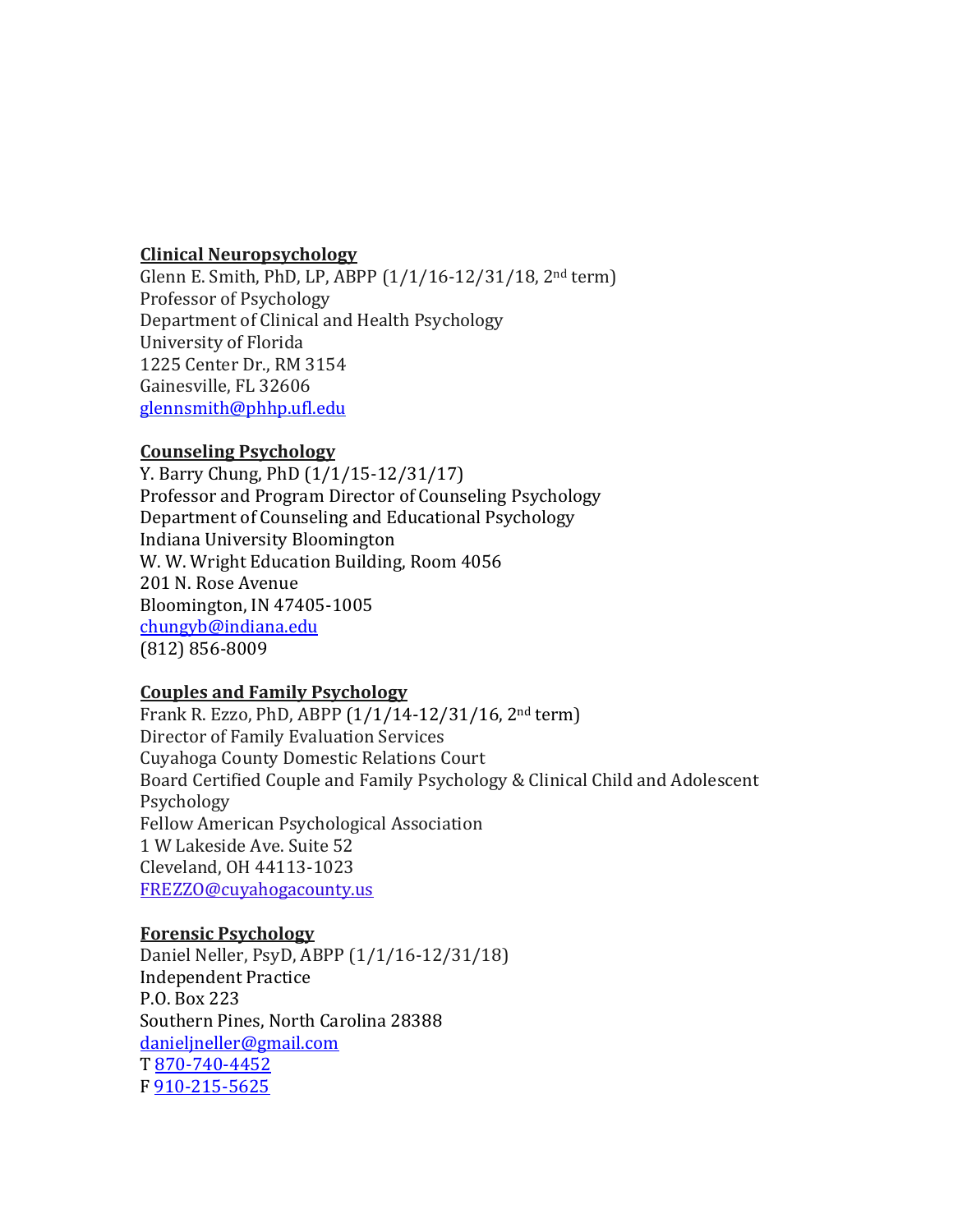### **Group Psychology and Group Psychotherapy Specialty**

Nina W. Brown, EdD, NCC, LPC, FAGPA (1/1/16-12/31/18, 2nd term) Professor and Eminent Scholar Old Dominion University Hampton Blvd. Norfolk, VA 23529 [nbrown@odu.edu](mailto:nbrown@odu.edu) (757) 683 - 3245

### **Police and Public Safety Psychology**

Dave Corey, PhD, ABPP (1/1/16-12/31/18, 2nd term) Consulting Psychologist Board Certified Specialist in Forensic Psychology and Police & Public Safety Psychology American Board of Professional Psychology 5285 SW Meadows Road, Suite 311 Lake Oswego, OR 97035 [dmc@davidmcoreyphd.com](mailto:dmc@davidmcoreyphd.comPresident)

### **Professional Geropsychology**

Victor Molinari, PhD, ABPP (through 12/31/17 partial term) Board Certified in Geropsychology Professor, School of Aging Studies College of Behavioral and Community Sciences University of South Florida 13301 Bruce B. Downs Blvd., MHC#1320 Tampa, FL 33612-3899 [vmolinari@usf.edu](mailto:vmolinari@usf.edu)

### **Psychoanalysis**

John M. Watkins, PhD, ABPP (1/1/16-12/31/18) 429 Santa Monica Blvd, Suite 200 Santa Monica, CA 90401 Phone: (310) 395-6534 Fax: (310) 546-3588 [jmwatkins@ucla.edu](mailto:jmwatkins@ucla.edu)

### **Rehabilitation Psychology**

Glenn Curtiss, PhD (1/1/16-12/31/18) Director, Psychology Training Programs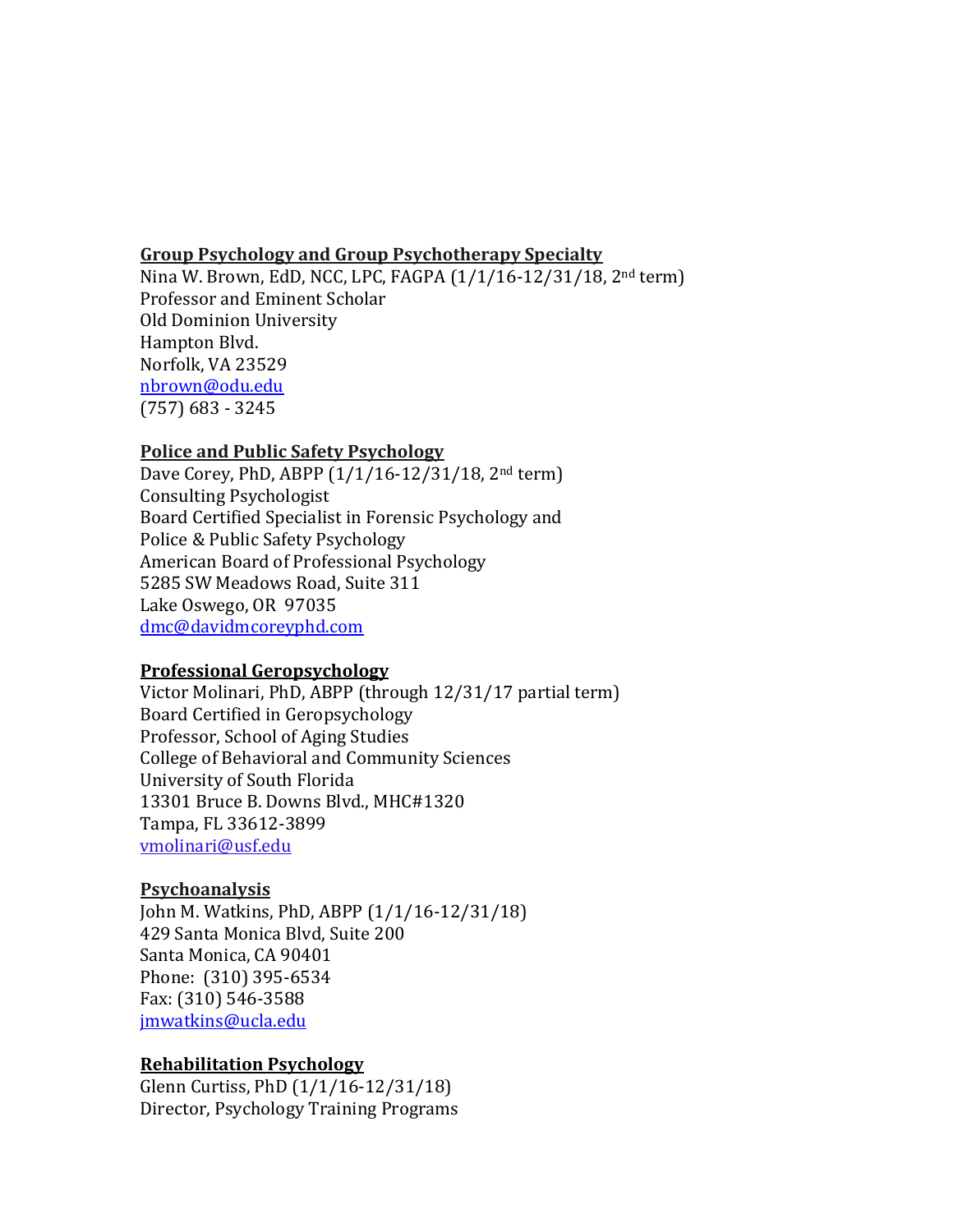Supervisory Psychologist, SCI/D Service James A. Haley Veterans Hospital (116B) 13000 N. Bruce B. Downs Blvd. Tampa, FL 33612 (813) 972-2000, x-7118 [glenn.curtiss@va.gov](mailto:glenn.curtiss@va.gov)

# **Sleep Psychology**

Michael T. Smith, Jr., PhD (1/1/15-12/31/17) Director, Center of for Behavior and Health, Co-Director, Center for Sleep-Related Symptom Science Professor of Psychiatry, Neurology, and Nursing Johns Hopkins School of Medicine, 5510 Nathan Shock Drive, Ste 100 Baltimore, MD 21224 [msmith62@jhmi.edu](mailto:msmith62@jhmi.edu) (410)627-1239 cell

# **School Psychology**

Michael Tansy, PhD, ABPP (through 12/31/16 partial term) President, American Board of Professional Psychology Certified, American Board of School Psychology Member, APA Committee on Professional Practice and Standards Chair, School Psychology Specialty Council 4140 East Baseline Road, Suite 101 Mesa, AZ 85206 Phone: 480-966-9337 [drtansy@michaeltansy.com](mailto:drtansy@michaeltansy.com)

### **Organizations Sending Liaisons**

### **American Board of Professional Psychology**

David R. Cox, PhD, ABPP Executive Officer 600 Market Street Suite 201 Chapel Hill, North Carolina 27516 [office@abpp.org](mailto:office@abpp.org)

### **Association of Psychology Post-Doctoral and Internship Centers**

Allison C. Aosved, PhD Director (Interim), Psychology Training Programs Staff Psychologist VA Puget Sound Health Care System, American Lake Division 9600 Veterans Dr SW Tacoma, WA 98493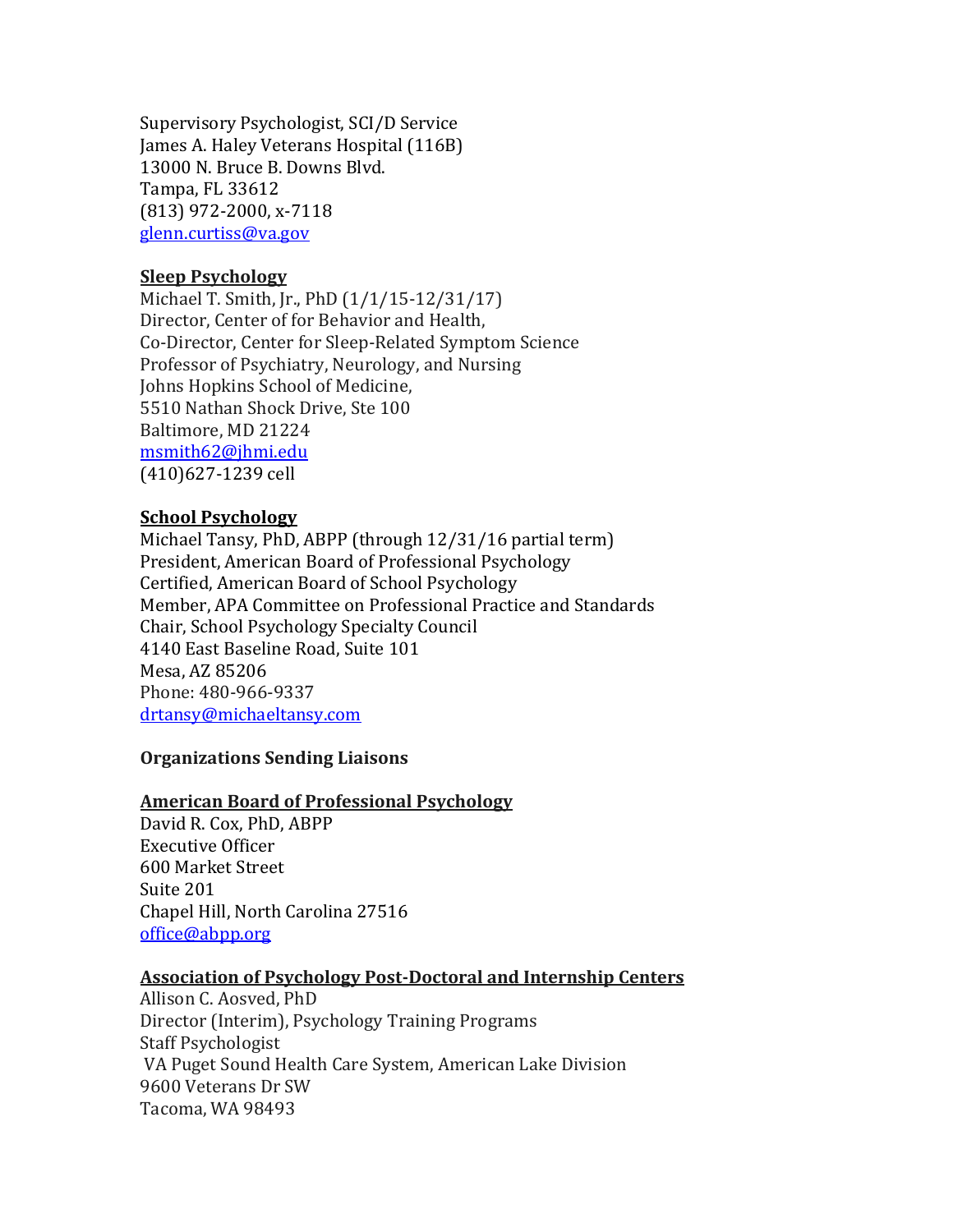# [allison.aosved2@va.gov](mailto:allison.aosved2@va.gov) [\(253\) 583-1720](tel:%28253%29%20583-1720)

### **Association of State and Provincial Psychology Boards (ASPPB)**

Donald Meck, PhD, JD, ABPP Member at Large, ASPPB Board of Directors 2278-D Moody Road Warner Robins, GA 31088 [dsm@psy.mgacoxmail.com](mailto:dsm@psy.mgacoxmail.com)

### **Association of State and Provincial Psychology Boards (ASPPB)**

Alex M. Siegel, J.D.,PHD Director of Professional Affairs Association of State and Provincial Psychology Boards P.O. Box 3079 Peachtree City, GA 30269 PHONE: 800-448-4069; cell 610-724-3555 EMAIL: [asiegel@asppb.org](mailto:asiegel@asppb.org)

### **American Psychological Association, Commission for the Recognition of Specialties and Proficiencies in Professional Psychology (CRSPPP)**

Roberta Nutt, Vice Chair, PhD, ABPP Counseling Psychology Program 405 Farish Hall University of Houston Houston, TX 77204 Phone: 713-743-5039 E-mail: **[RNutt@uh.edu](mailto:RNutt@uh.edu)** 

### **American Psychological Association, Education Directorate**

Antoinette Minniti, PhD Associate Executive Director Education Directorate American Psychological Association 750 First St. NE, Washington, DC 20002 [aminniti@apa.org](mailto:aminniti@apa.org)

# **American Psychological Association of Graduate Students (APAGS)/American Psychological Association Committee on Early Career Psychologists (CECP)**

Eddy Ameen, PhD Director, Office on ECPs American Psychological Association 750 First Street NE, Washington, DC 20002-4242 **[eameen@apa.org](mailto:eameen@apa.org)**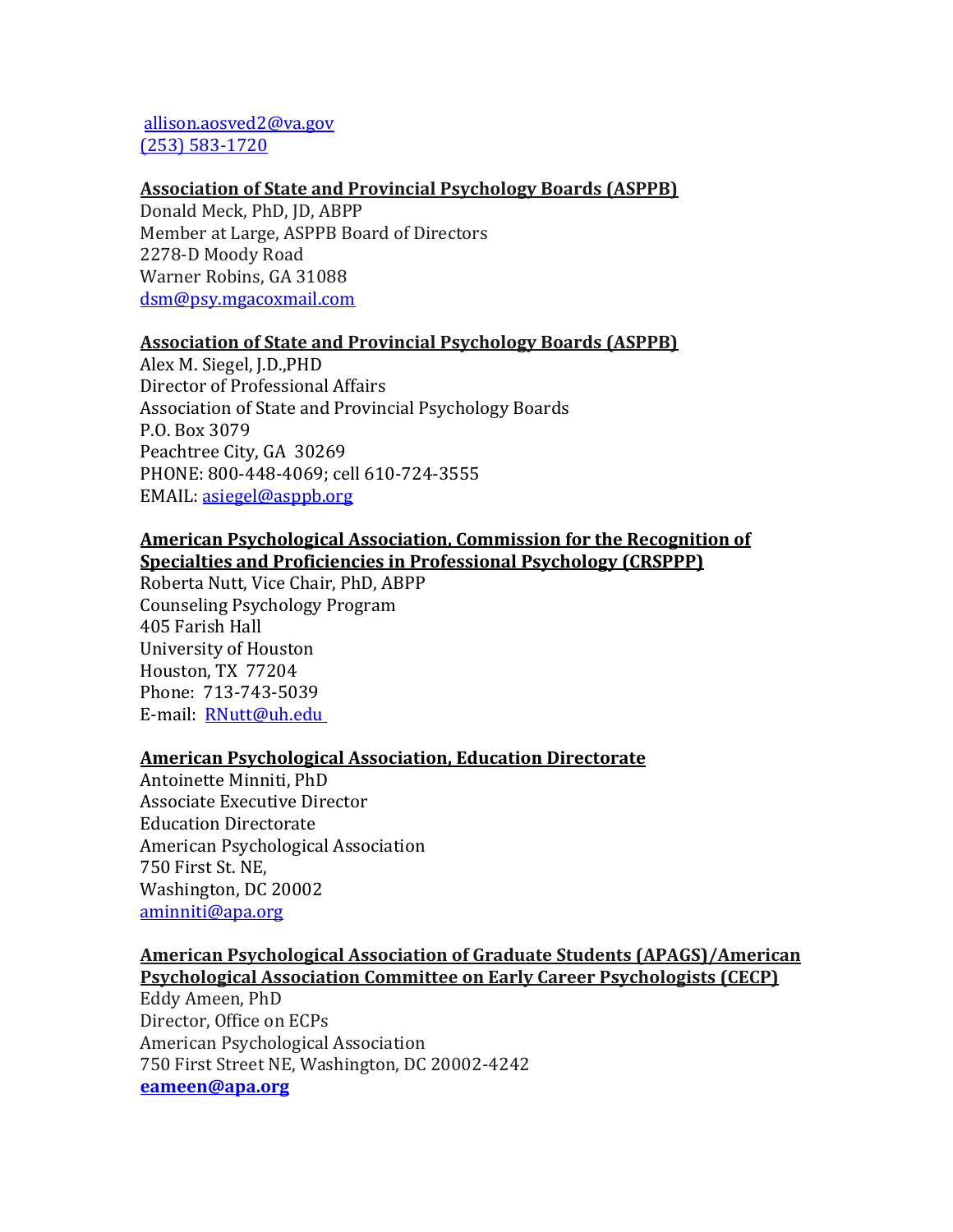# **Liaisons to Organizations**

### **To the Association of State and Provincial Psychology Boards, to the American Board of Professional Psychology, to the Association of Psychology Postdoctoral and Internship Centers, to the Committee for the Advancement of**

**Professional Practice** Kevin D. Arnold, PhD, ABPP **Director** The Center for Cognitive and Behavioral Therapy 4624 Sawmill Rd. Columbus, OH 43220 [kda1757@gmail.com](mailto:kda1757@gmail.com)

### **To the Commission for the Recognition of Specialties and Proficiencies In Professional Psychology**

Michael Tansy, PhD, ABPP President, American Board of Professional Psychology Certified, American Board of School Psychology Member, APA Committee on Professional Practice and Standards Chair, School Psychology Specialty Council 4140 East Baseline Road, Suite 101 Mesa, AZ 85206 Phone: 480-966-9337 [drtansy@michaeltansy.com](mailto:drtansy@michaeltansy.com)

# **To the American Psychological Association's Commission on Accreditation**

Nina W. Brown, EdD NCC, LPC, FAGPA Professor and Eminent Scholar Old Dominion University Hampton Blvd. Norfolk, VA 23529 [nbrown@odu.edu](mailto:nbrown@odu.edu) (757) 683-3245

# **Closed Session Agenda (APA Education Directorate/CRSPPP Liaison invited)**

1.0 Roll Call

Present: Kevin Arnold, PhD, ABPP Y. Barry Chung, PhD Dave Corey, PhD, ABPP Glenn Curtiss, PhD, ABPP Frank R. Ezzo, PhD, ABPP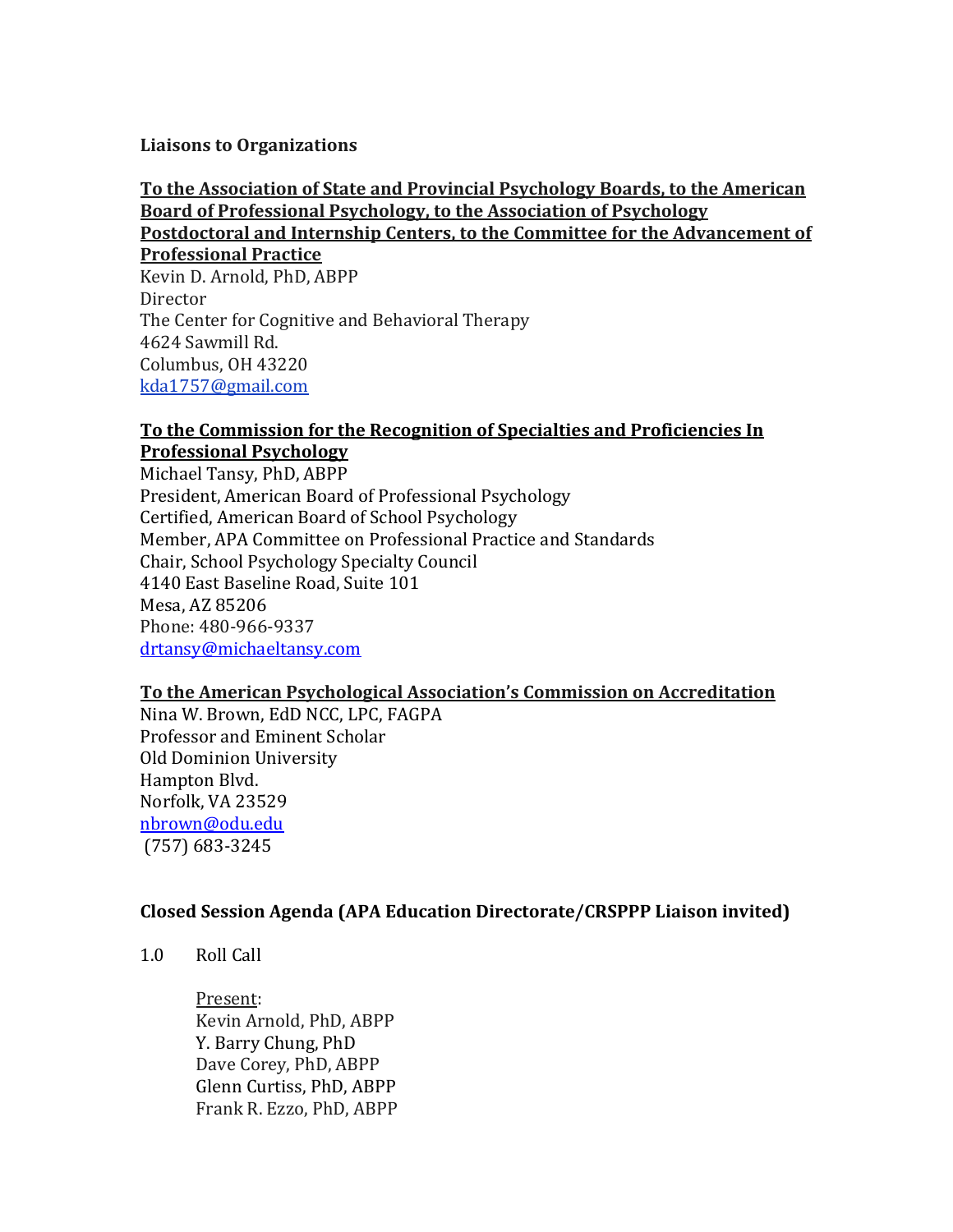Victor Molinari, PhD, ABPP Daniel Neller, PsyD, ABPP Mary Ann Norfleet, PhD, ABPP Michael C. Roberts, PhD, ABPP Richard J. Seime, PhD, ABPP Glenn E. Smith, PhD, ABPP Michael T. Smith, Jr., PhD Michael Tansy, PhD, ABPP John M. Watkins, PhD, ABPP

Antoinette Minniti, PhD (APA Liaison, Education Directorate)

Absent: Nina W. Brown, EdD

2.0 Disposition of Specialties Failing to Pay Dues

2.1 The CoS authorized the President to notify the Sleep Psychology Specialty Council giving them a deadline to pay past and current dues. They will be provided the alternative, as with any specialty, that they may resign their membership in CoS.

2.2 The discussion included the need to balance the dues payment requirement for any specialty with a pro-active approach to collaboratively discovery of any reasons a specialty may not have paid dues.

- 3.0 Recognized Specialties not Members of CoS President Arnold to invite Business and Consulting Psychology to become a member of CoS
- 4.0 Elections (Corey)
	- 4.1 Vice President (Nina Brown and Richard Seime, nominated; Richard Seime elected)
	- 4.2 Liaison to CRSPPP (Richard Seime)
- 5.0 Adjournment to Open Session

# **Open Agenda**

Michael T. Smith, Jr., PhD joined the meeting

Liaisons Present:

David R. Cox, PhD, ABPP (American Board of Professional Psychology) Alex M. Siegel, JD, ABPP (Association of State and Provincial Psychology Boards)

Eddy Ameen, PhD (American Psychological Association of Graduate Students/American Psychological Association Committee on Early Career Psychologists)

Liaisons Absent: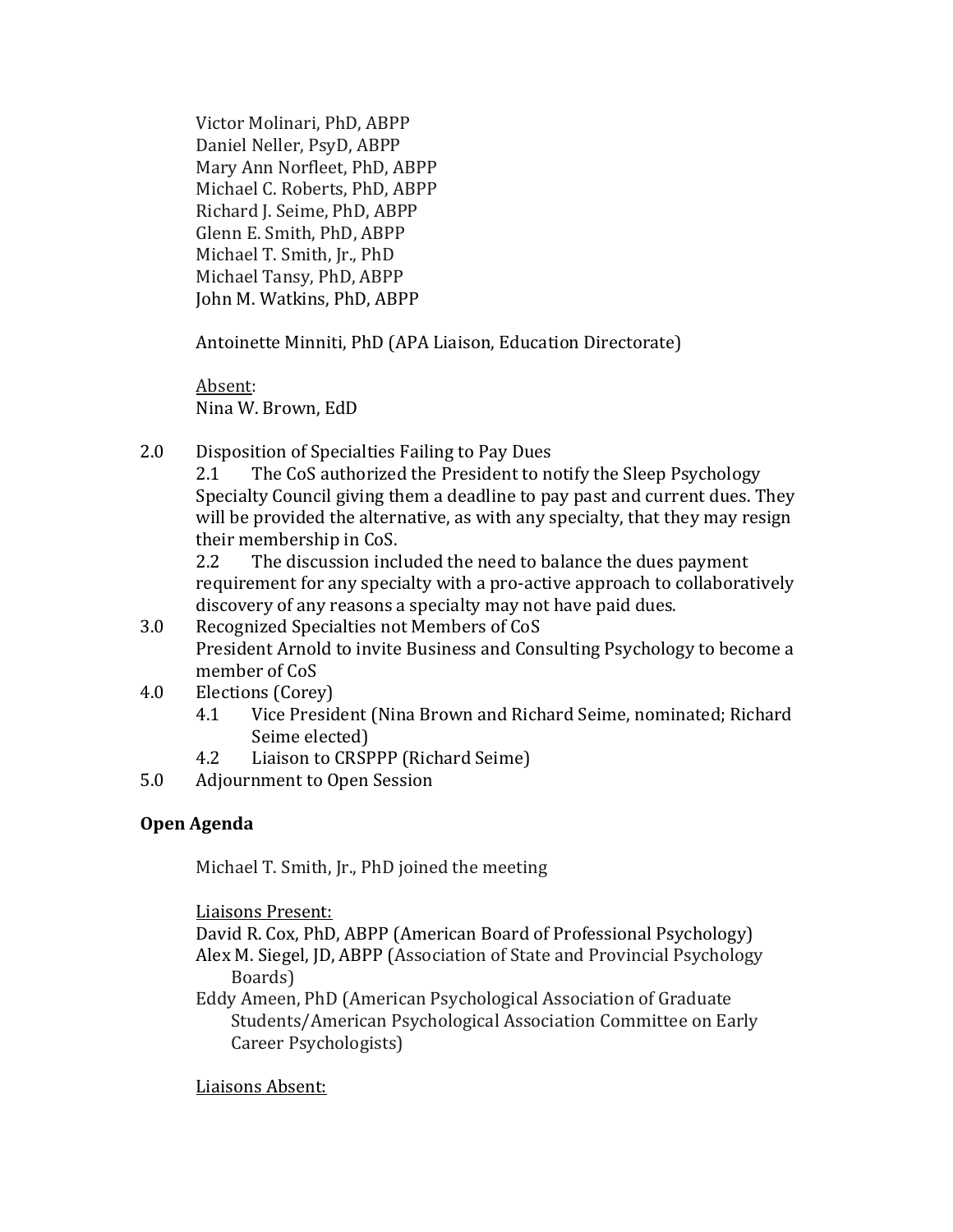Roberta Nutt, Vice Chair, PhD, ABPP (American Psychological Association, Commission for the Recognition of Specialties and Proficiencies in Professional Psychology)

- Allison C. Aosved, PhD (Association of Psychology Post-Doctoral and Internship Centers)
- 1.0 Ratification of Actions Taken in Closed Session
	- 1.1 The actions from the Closed Session were read. Motion to Ratify (Arnold, motion passed)
- 2.0 Consent Items
	- 2.1 Approval of the 2015 Meeting Minutes (Arnold)
	- 2.2 Financial Report (Norfleet)
	- 2.3 Specialty Council Reports
	- 2.4 Submitted Taxonomies (Psychoanalysis)
	- 2.5 Motion to accept the Consent Agenda items (Arnold, motion passed)
- 3.0 Issues Specific to Specialty Councils
	- 3.1 Psychoanalysis presented an issue regarding a specialty council member holding positions or have policies that are, or could be, at odds with the mission of CoS. The discussion focused on an earlier occasion of that situation and how it was resolved. The by-laws section related to the issue was reviewed, and Psychoanalysis will determine if it will request a guidance letter from CoS. Should they request a guidance letter, CoS will provide one.
	- 3.2 The relevant bylaws section is repeated here: "*Member Specialty Councils should actively promote, support, and implement policies and procedures that further the development, education, training, credentialing, and practice of that specialty within professional psychology. If an organization, which is part of a Specialty Council, engages in activities that undermine the mission of the Corporation or promotes policies that impede the development, or practice of a psychological specialty, and fails to modify these activities or policies when requested to do so by the Corporation, then the Specialty Council must remove that organization from its Specialty Council; and, if it does not, the Corporation will no longer recognize that Specialty Council as a CoS member, nor its representative to the CoS Board. (Article 5, Section 2)"*
- 4.0 Outside Funding
	- 4.1 Grant from ABPP-F: ABPP-F responded to a grant application from Dr. Corey to the Foundation, and awarded \$1000 to CoS to support the costs of the Summit meeting in Chapel Hill, NC.
	- 4.2 Grant from Gupton Fund, ABPP-F (Corey/Arnold): The Gupton Fund, a dedicated fund within ABPP-F, in response to a grant application from Dr. Corey, awarded a \$1500 grant to CoS to support the attendance of an Early Career Psychologist at the Summit in Chapel Hill, NC.
	- 4.3 Proposal under Consideration from BEA/Education Directorate (Arnold)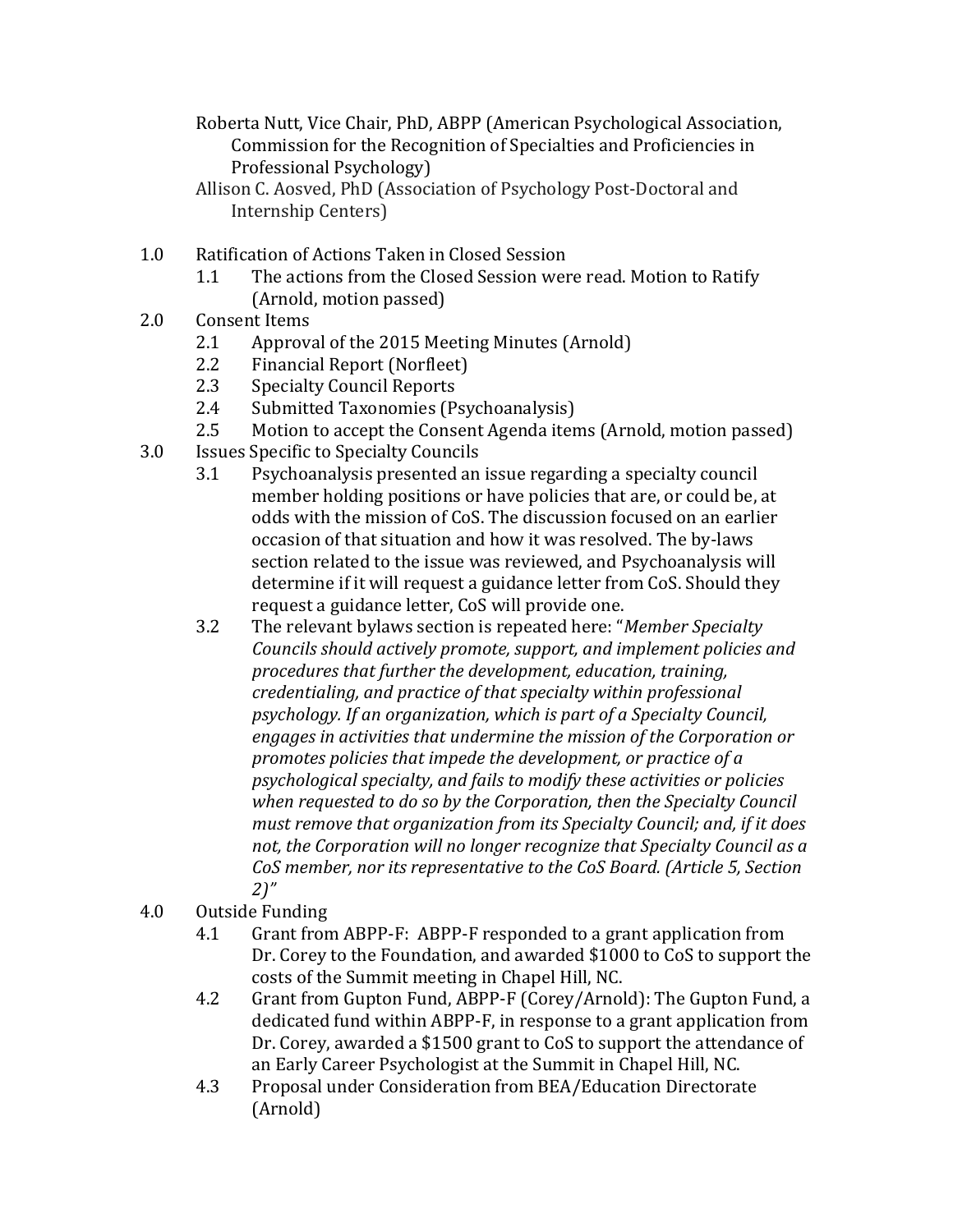- 5.0 Website Revisions (Norfleet)
	- 5.1 [www.CoSPP.org:](http://www.cospp.org/) Dr. Norfleet requested that the Specialties visit the website and request to her, directly, any revisions.
- 6.0 Letterhead Draft: CoS adopted the proposed letterhead until Dr. Norfleet provides the website masthead in a MS Word document to become the official letterhead of CoS.
- 7.0 DELETED (moved election of officers to closed session agenda)
- 8.0 Report of 2016 Specialty Summit (see slides) (Arnold and Task Force)
	- 8.1 The Specialty Summit slides from an APA presentation done by Drs. Arnold, Cox, Nordal, Shullman, and Siegel were reviewed.
- 9.0 Planning for Second Summit (see draft documents) (Arnold and Task Force; substantial discussion and revision of the documents)
	- 9.1 Causes Document
	- 9.2 Motivators Document
	- 9.3 Proposed Plans Document
	- 9.4 The second Summit will take place on 11/28 and 11/29/16 in Chapel Hill, NC.
- 10.0 Report on APPIC Post-Doctoral Summit (Arnold/Aosved; information only, no actions taken)
- 11.0 Discussion of Dues/Strategic Plan (Arnold)
	- 11.1 The CoS discussed the costs associated with the Summit activities, as well as the additional costs stemming from invited participation as liaison to meetings with other specialty-related organizations. Dr. Corey moved to establish an annual \$250.00 special assessment to be paid by each specialty council in 2017 and 2018. (Approved.)
- 12.0 Liaison Updates
	- 12.1 Competencies Submitted from Clinical Neuropsychology were reviewed. It was reviewed that any Education and Training Guidelines should be submitted to CoS, and that they will be reviewed by an appointed adhoc committee for structure, and then received by CoS. Once received, they will be transmitted by CoS to COA.
- 13.0 Request from Commission on Accreditation
	- 13.1 The COA expects to request from CoS specialty competencies that may be used by COA in the post-doctoral program accreditation process.
- 14.0 Discussion of Subspecialty Issues (Arnold)—This item was deferred to the next meeting
	- 14.1 Review by ABPP of their Methods for Identifying and Affiliating Subspecialties
	- 14.2 CRSPPP's Definition of Subspecialty
	- 14.3 CoS and Integration with ABPP and CRSPPP
- 15.0 2017 Planning (Arnold; discussion only, no action required)
	- 15.1 Officers
		- 15.1.1 President
		- 15.1.2 Treasurer
		- 15.1.3 Standing Committee Chairs
		- 15.2 Required New Representatives from Specialties